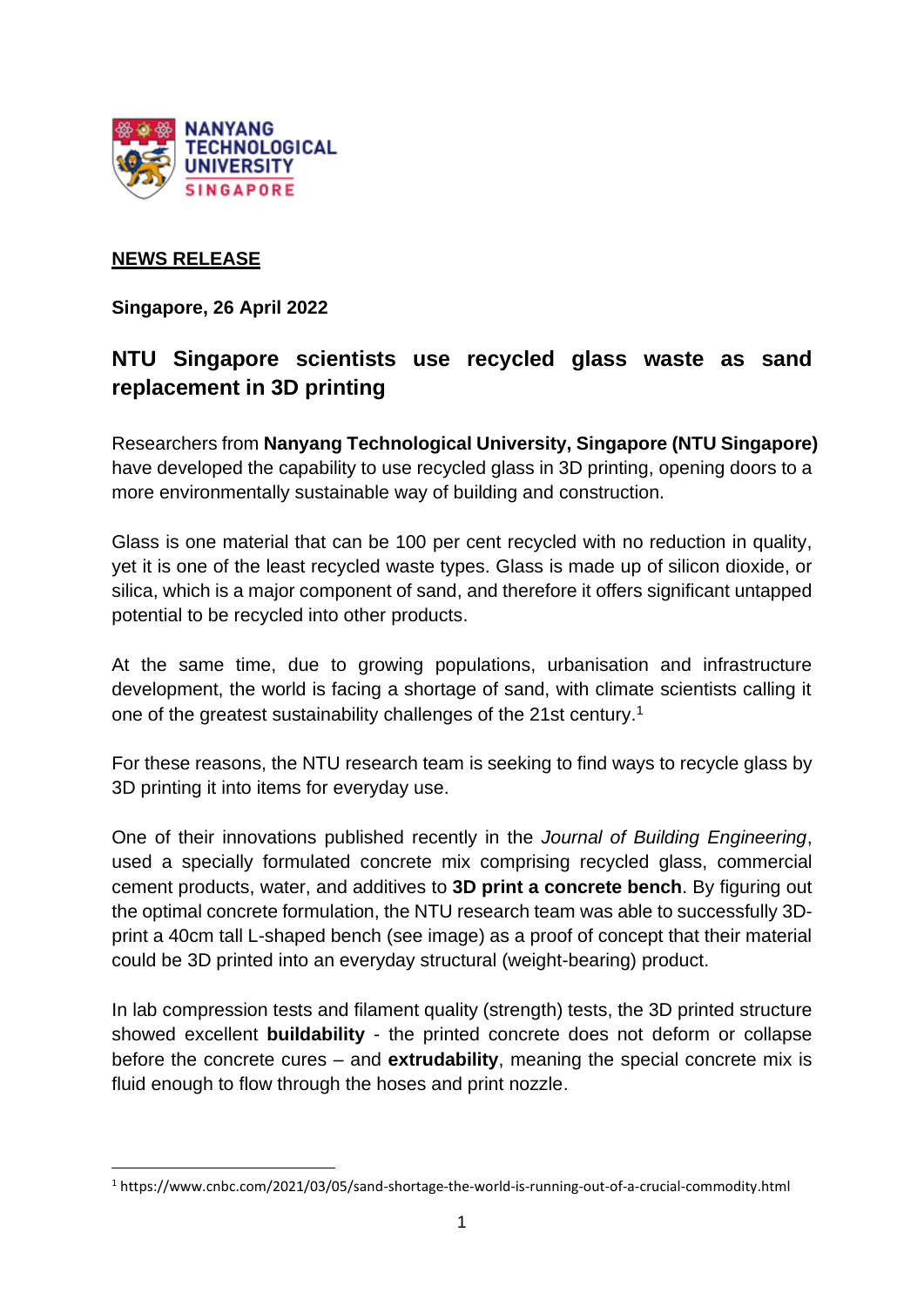# **A new pathway for recycling glass**

According to the latest data by the National Environment Agency of Singapore, only 13 per cent of the 74,000 tonnes of glass waste generated in the country was recycled in 2021.<sup>2</sup> Without being fully exploited for other purposes, most of the glass waste finds its way into incinerators before being disposed of in a landfill.

While scientists elsewhere have described the use of glass in concrete mixtures, none of them has been able to successfully 3D-print a structure using a glass-based concrete mixture, until now.

The principal investigator of the study **Professor Tan Ming Jen** of the **NTU School of Mechanical and Aerospace Engineering (MAE)** said, "The main challenge in formulating 3D-printable concrete mixtures is to figure out just how much of each component to add to obtain a structurally sound structure with minimal defects. Our team has come up with a feasible formula, demonstrating for the first time that glass can indeed be used to 3D-print a bench with excellent structural integrity."

"The research also exemplifies the concept of a 'Circular Economy'. 70 per cent of glass is made up of silicon dioxide, or silica. What our research does is to essentially return the silica found in glass to be reused again as sand in our 3D printing concrete mixture," Prof Tan added.

As a result of the successful proof-of-concept, the NTU research team believes their development offers a new pathway to recycling glass waste and can contribute to a greener building and construction industry for Singapore and beyond.

The new development builds on previous 3D printing for construction research by Prof Tan and his team at NTU's **Singapore Centre for 3D Printing (SC3DP).** 

The NTU scientist was also behind the **3D printed bathroom** project in 2019<sup>3</sup> , where an unfurnished bathroom was printed in 12 hours in Singapore – half the time required for conventional construction of the same facility.

The latest innovation is an example of groundbreaking research that supports the **NTU 2025 strategic plan**, which seeks to address humanity's grand challenges on sustainability and accelerate the translation of research discoveries into innovations that mitigate human impact on the environment.

<sup>2</sup> <https://www.nea.gov.sg/our-services/waste-management/waste-statistics-and-overall-recycling>

<sup>3</sup> [https://www.ntu.edu.sg/sc3dp/news-events/news/detail/ntu-singapore-develops-technology-that-can-3d](https://www.ntu.edu.sg/sc3dp/news-events/news/detail/ntu-singapore-develops-technology-that-can-3d-print-a-bathroom-unit-within-a-day)[print-a-bathroom-unit-within-a-day](https://www.ntu.edu.sg/sc3dp/news-events/news/detail/ntu-singapore-develops-technology-that-can-3d-print-a-bathroom-unit-within-a-day)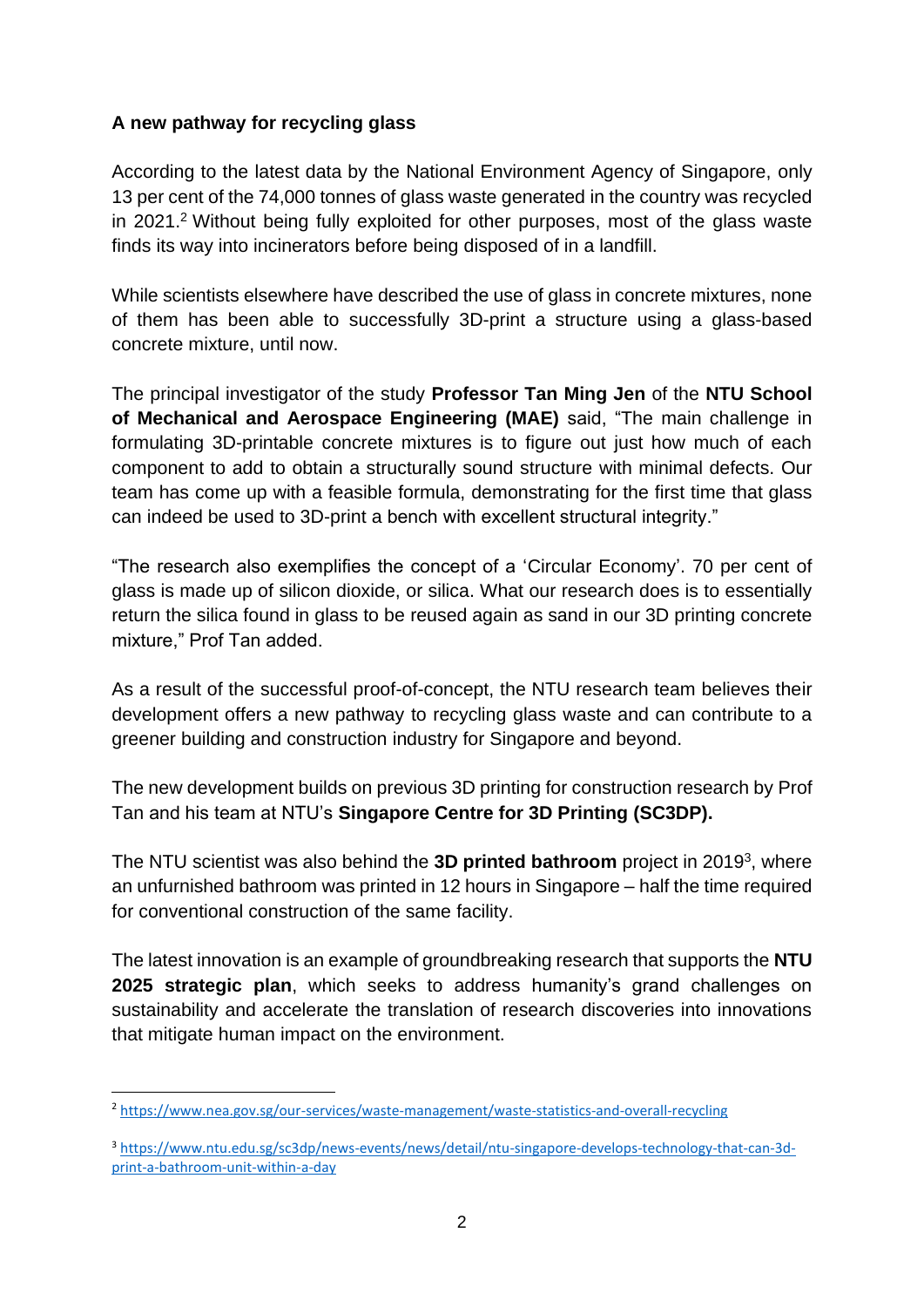## **Replacing sand in concrete**

As the second most widely used substance after water, concrete relies on sand as a vital ingredient to ensure its durability.

Reports by the United Nations Environment Programme have also revealed that around the world, aggressive sand extraction from rivers has led to pollution, flooding, and other environmental consequences.<sup>4</sup>

First author of the NTU-led study, **Andrew Ting, a researcher at the SC3DP** said, "Our research has shown that recycled glass can be used to replace up to 100 per cent of the sand in concrete for 3D printing. The result is a concrete bench with a mechanical strength that meets acceptable industrial standards. Given that sand is being exploited at a rate much quicker than it can be replenished naturally, the prospect of using recycled glass in building and construction is becoming more attractive. We believe our development has great potential to relieve the demand on sand for this sector in the future."

Moreover, as glass is a material that is naturally hydrophobic - meaning it does not absorb water - less water is required to create a concrete mix suitable for 3D printing use.

## **How the L-shaped bench is 3D printed**

Through detailed and extensive analysis and testing, the NTU research team established the optimal parameters for the recycled-glass concrete mixture that would allow it to be 3D-printed.

Components of the mixture include recycled glass crushed to different size classes (Medium, Fine and Superfine), commercial cement product, water, and other additives. To enable printing, the team adjusted the control systems of the 3D printer to match the flow rate of the nozzle to the hardening properties of the concrete.

The printing was then carried out in a single build using a 4-axis gantry robotic printer which has a print volume of 1.2 metre x 1.2 metre x 1 metre. The specially designed concrete mixture was fed to a pump and transported to a nozzle mounted on the robotic arm, depositing the material layer by layer according to the digital blueprint.

The technology and know-how employed in this research project are protected by a **Technology Disclosure** filed through NTU's innovation and enterprise company, NTUitive, and is owned by the university.

<sup>4</sup> https://www.unep.org/news-and-stories/press-release/rising-demand-sand-calls-resource-governance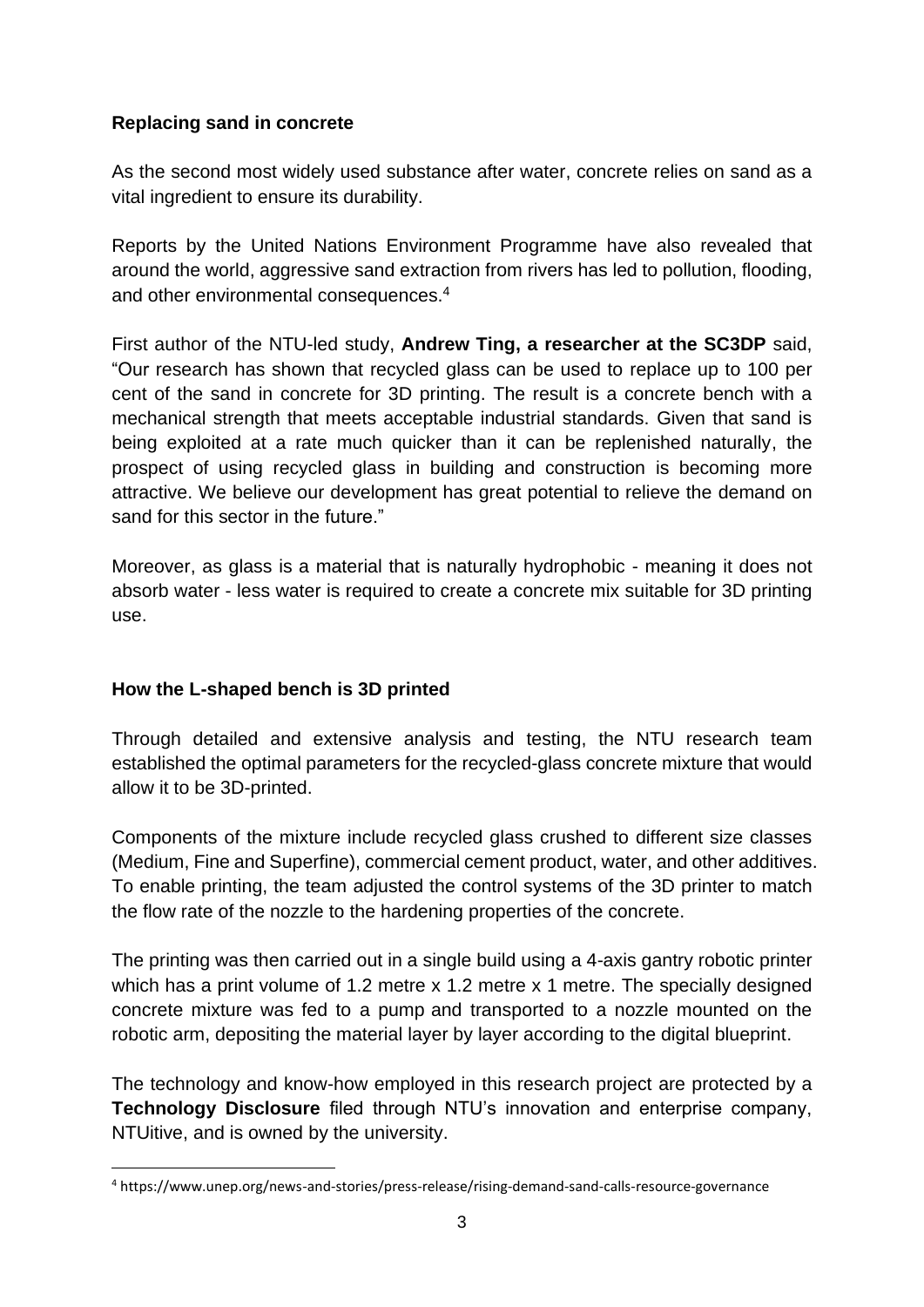Moving forward, the NTU research team, in collaboration with Singapore start-up company **Soda Lemon**, will look at 3D printing larger scale and more diverse structures using the recycled glass concrete mix, and to optimise the printing algorithm for consistent performance.

\*\*\*END\*\*\*

## **Notes to Editor:**

Paper titled ["Extrudable region parametrical study of 3D printable concrete using](https://www.sciencedirect.com/science/article/pii/S2352710222001048)  [recycled glass concrete"](https://www.sciencedirect.com/science/article/pii/S2352710222001048) published in *Journal of Building Engineering*, 1 February 2022

DOI: 10.1016/j.jobe.2022.104091



Caption: The NTU research team successfully 3D-printed a 40cm tall L-shaped bench.

####

## **Media contact:**

Ms Junn Loh Manager, Media Relations Corporate Communications Office Nanyang Technological University, Singapore Email: [junn@ntu.edu.sg](mailto:junn@ntu.edu.sg)

## *About Nanyang Technological University, Singapore*

A research-intensive public university, Nanyang Technological University, Singapore (NTU Singapore) has 33,000 undergraduate and postgraduate students in the Engineering, Business, Science, Humanities, Arts, & Social Sciences, and Graduate